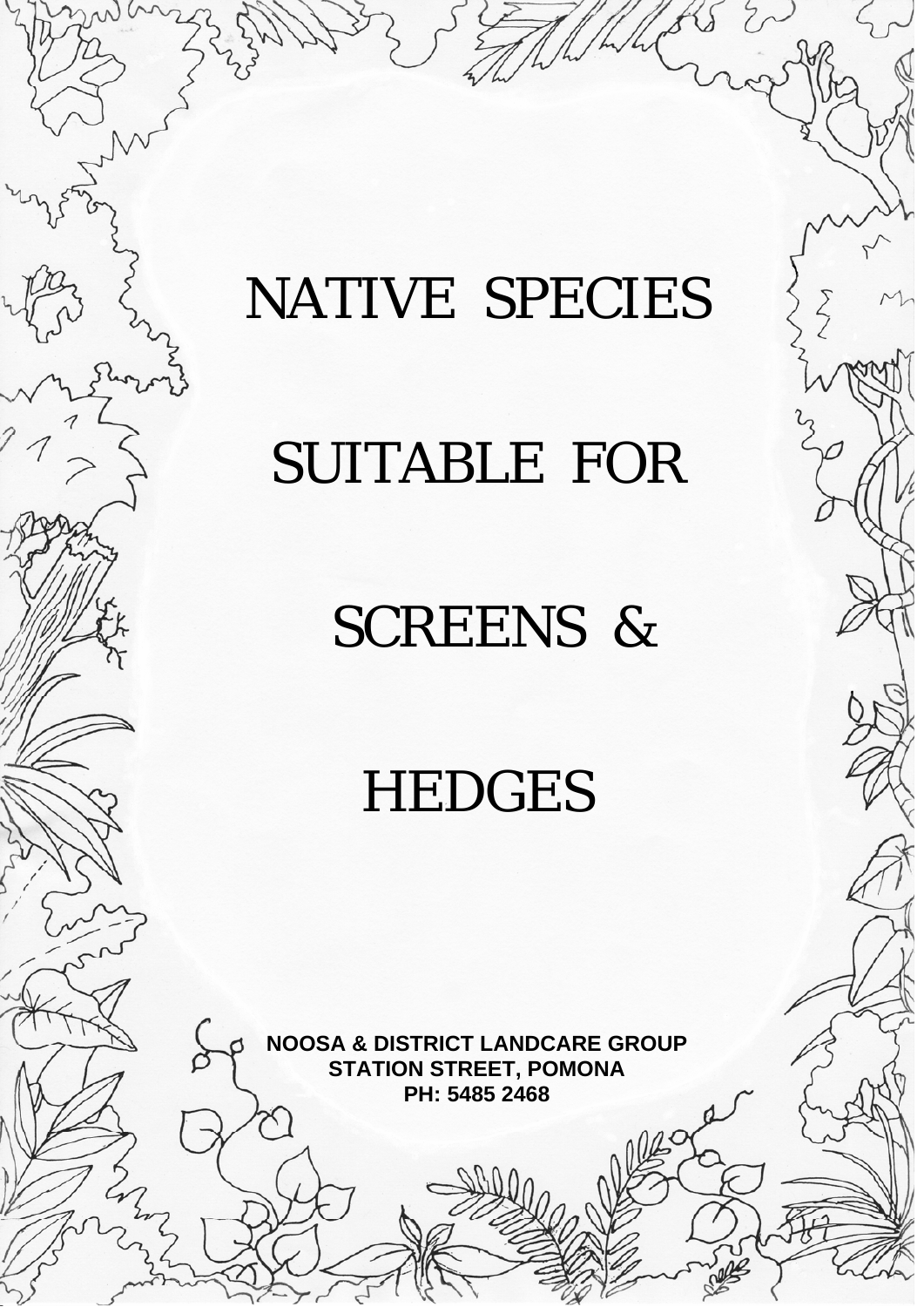#### **TREES**

ACACIA MELANOXYLON Blackwood ACMENA SMITHII Lilly-pilly ACRONYCHIA OBLONGIFOLIA Common Acronychia ALLOCASUARINA LITTORALIS Black She-oak ALLOCASUARINA TORULOSA Mountain She-oak ARYTERA DISTYLIS Twin Leaved Coogera AUSTROMYRTUS HILLII Scaly Myrtle BACKHOUSIA CITRIODORA Lemon Scented Myrtle BARKLYA SYRINGIFOLIA Crown of Gold CALLISTEMON SALIGNUS White Bottlebrush CALLISTEMON VIMINALIS Weeping Bottlebrush CALLITRIS COLUMELLARIS Coastal Cypress CASUARINA GLAUCA Swamp Oak COMMERSONIA FRASERI Brush Kurrajong FLINDERSIA AUSTRALIS Crows Ash GLOCHIDION FERDINANDI Cheese Tree GUIOA ACUTIFOLIA Northern Guioa HARPULLIA HILLII Blunt-leaved Tulip HARPULLIA PENDULA Tulip Wood LOPHOSTEMON CONFERTUS Brush Box MACARANGA TANARIUS Macaranga MELALEUCA LEUCADENDRON Weeping Paperbark MELALEUCA QUINQUENERVIA Paperbacked Tea-tree OLEA PANICULATA Native Olive PITTOSPORUM UNDULATUM Native Daphne PITTOSPORUM VENULOSUM Rusty Pittosporum PODOCARPUS ELATUS Brown Pine POLYALTHIA NITIDISSIMA Canary Beech RHODOSPHAERA RHODANTHEMA Deep Yellow Wood STENOCARPUS SINUATUS Wheel of Fire SYZYGIUM AUSTRALE Brush Cherry SYZYGIUM CORYNANTHUM Sour Cherry